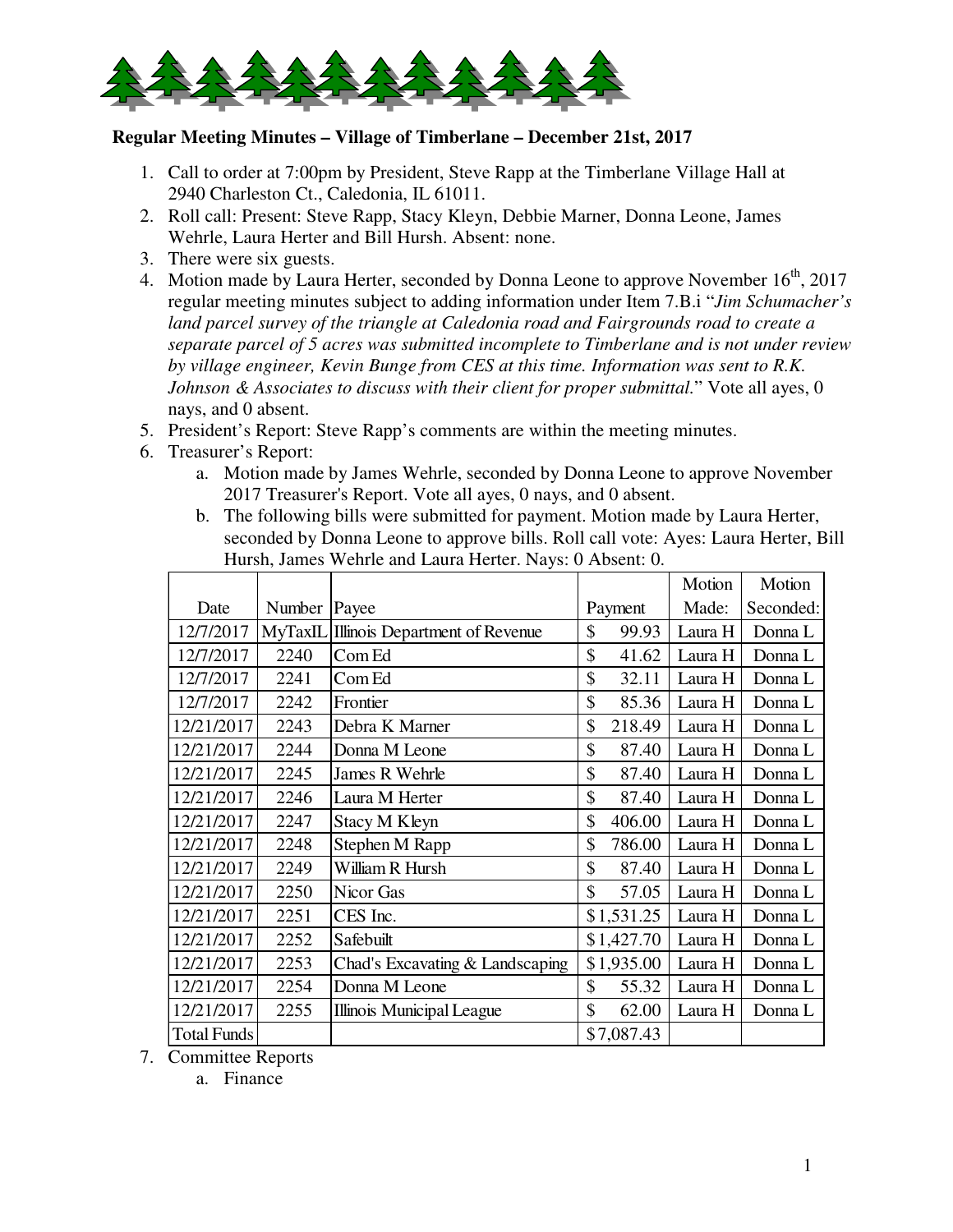- i. Stacy Kleyn will begin working with Timberlane's accounting firm next month on the 2017 financial audit.
- ii. Motion made by Bill Hursh, seconded by Donna Leone to approve a donation of \$2,500.00 to North Boone Fire Department District 3 toward the furnace replacement at 2940 Charleston Court. Roll call vote: Ayes: Laura Herter, Bill Hursh, James Wehrle and Laura Herter. Nays: 0 Absent: 0.
- b. Planning and Zoning
	- i. None.
- c. Roads/Highways/Bridges
	- i. Steve Rapp and Laura Herter will call Budget Tree Service to remove the trees that are down along both sides of Dawson Lake road.
	- ii. Kevin Bunge, CES engineer, completed a 10 year road maintenance plan involving 10 miles of Timberlane Village roads. He estimated \$115,000 annual cost for 1 mile for a 2" asphalt overlay. If the village joins in on Boone County road maintenance prices could be reduced. Kevin Bunge will send a list of the road conditions for trustee review.
	- iii. No discussion on roadway water runoff affecting Wood Chuck and Silver Fox drive.
- d. Village Hall
	- i. None.
- 8. Old Business
	- a. Guest residents in attendance asked for help to obtain better internet service within Timberlane. Trustees and guests discussed internet satellite providers including: Fox Valley (Elgin satellite), AT&T, MediaCom, Hughes Net, Frontier, and Hotspot. Steve Rapp offered to contact MediaCom with Laura Herter's support. One guest believed that cable services should be available to all residents but stated that each subdivision needs to be 80% built out before cable providers would be interested. Some resident guests complained that service companies arrive with no prior notice before work is performed and have interrupted gas and electric service. Possibly a new fire station may help bring cable service to Timberlane Village.
	- b. Steve Rapp contacted Joan Sage at ComCast for support. He emailed her a formal Timberlane request, resident addresses and physical land boundaries in order for her to place the village on the list for ComCast territory review in 2018.
	- c. No discussion on electric aggregation.
	- d. Guest resident Chris Jones has been in touch with Poplar Grove concerning moving to a single garbage collector. Poplar Grove approved MDC who offered reduced pricing that will go in affect Jan  $1<sup>st</sup>$ , 2018. More information coming next month.
- 9. New Business
	- a. Steve Rapp is meeting with Ken Terrinoni January  $10<sup>th</sup>$  and the outdoor warning sirens for Caledonia and Orth road may be discussed for any improvements.
	- b. Steve Rapp and the trustees are interested in the purpose of "township alliance".
	- c. Motion made by Donna Leone, seconded by Laura Herter to approve resolution R17-355-01 for Timberlane's 2018 meeting schedule. Vote all ayes, 0 nays, and 0 absent.
	- d. Motion made by Laura Herter, seconded by Donna Leone to approve R17-355-02 IDOT Resolution for 2018 Maintenance of Streets and Highways for Timberlane